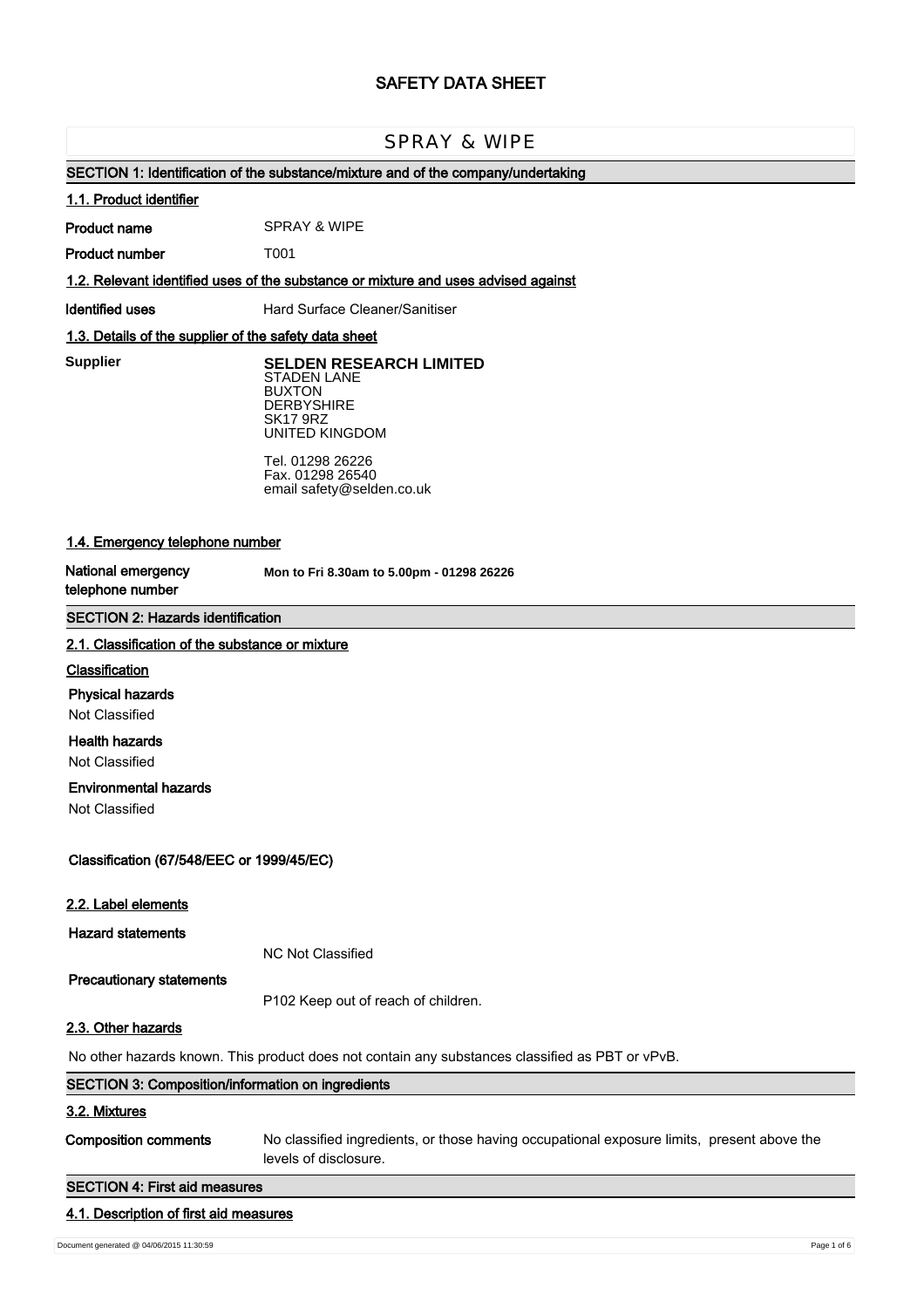### **Inhalation**

Move affected person to fresh air and keep warm and at rest in a position comfortable for breathing.

### **Ingestion**

Do not induce vomiting. Get medical attention. Give plenty of water to drink. Rinse mouth thoroughly with water. Never give anything by mouth to an unconscious person. Do not induce vomiting.

# **Skin contact**

Rinse with water. Get medical attention if any discomfort continues.

# **Eye contact**

Remove any contact lenses and open eyelids wide apart. Continue to rinse for at least 15 minutes. Get medical attention if any discomfort continues.

# **4.2. Most important symptoms and effects, both acute and delayed**

### **Inhalation**

Irritation of nose, throat and airway.

### **Ingestion**

May cause stomach pain or vomiting. Diarrhoea.

### **Skin contact**

Prolonged contact may cause redness, irritation and dry skin.

### **Eye contact**

Irritating to eyes. Pain. Symptoms following overexposure may include the following: Redness.

### **4.3. Indication of any immediate medical attention and special treatment needed**

### **Notes for the doctor**

Treat symptomatically.

### **SECTION 5: Firefighting measures**

### **5.1. Extinguishing media**

### **Suitable extinguishing media**

The product is not flammable. Use fire-extinguishing media suitable for the surrounding fire.

# **5.2. Special hazards arising from the substance or mixture**

# **Hazardous combustion products**

Oxides of carbon. Thermal decomposition or combustion may liberate carbon oxides and other toxic gases or vapours.

### **5.3. Advice for firefighters**

## **Special protective equipment for firefighters**

Wear positive-pressure self-contained breathing apparatus (SCBA) and appropriate protective clothing.

# **SECTION 6: Accidental release measures**

### **6.1. Personal precautions, protective equipment and emergency procedures**

### **Personal precautions**

For personal protection, see Section 8.

# **6.2. Environmental precautions**

### **Environmental precautions**

Any spillage needs to be contained and not allowed to enter water courses

# **6.3. Methods and material for containment and cleaning up**

### **Methods for cleaning up**

Stop leak if possible without risk. Absorb in vermiculite, dry sand or earth and place into containers. Avoid the spillage or runoff entering drains, sewers or watercourses. Flush contaminated area with plenty of water.

### **6.4. Reference to other sections**

#### **Reference to other sections**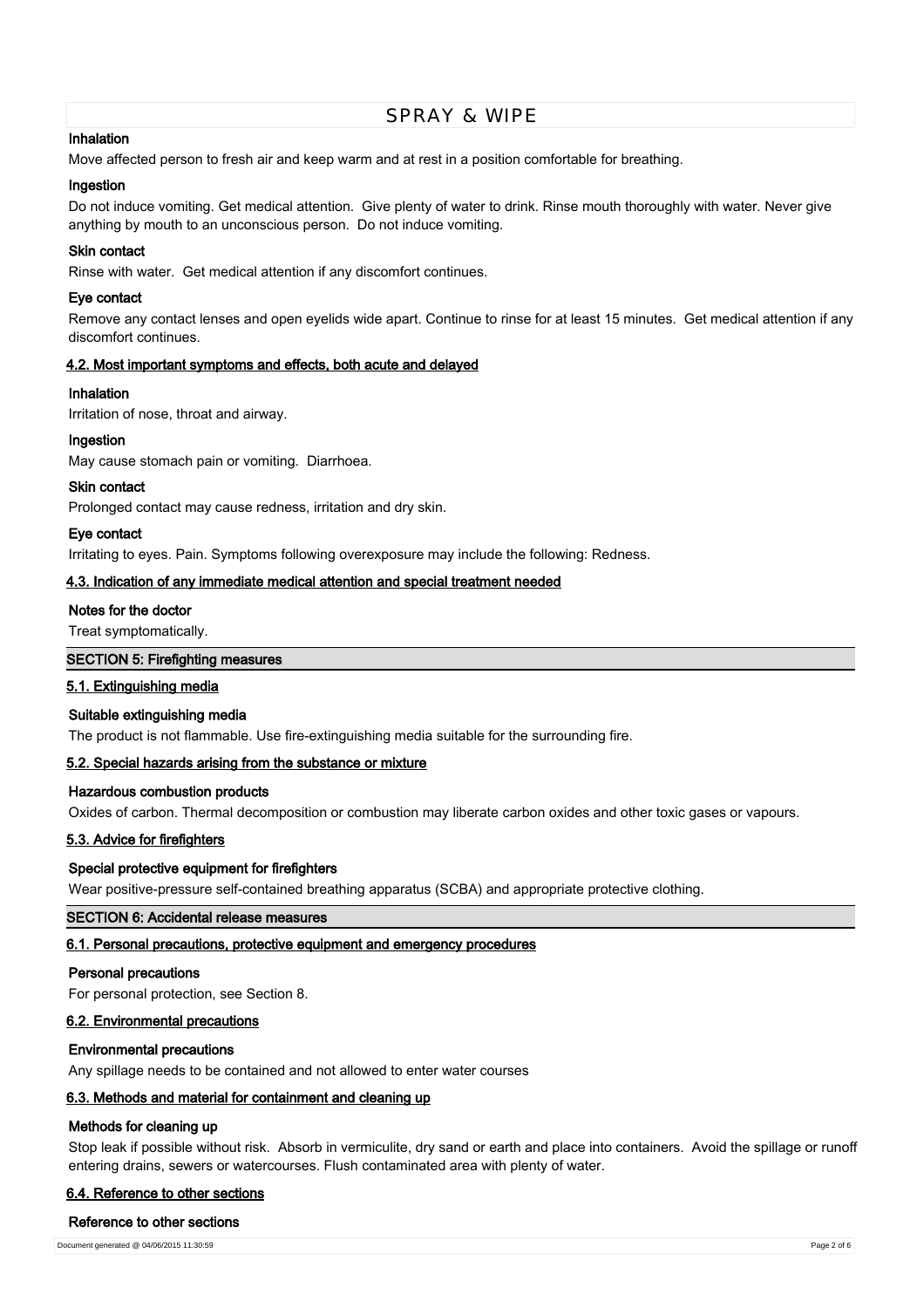For personal protection, see Section 8. For waste disposal, see Section 13.

# **SECTION 7: Handling and storage**

### **7.1. Precautions for safe handling**

### **Usage precautions**

Eye protection should be considered where there is a risk of splashing. Rubber gloves and barrier cream are recommended when using any chemical.

### **7.2. Conditions for safe storage, including any incompatibilities**

### **Storage precautions**

Store in tightly closed original container in a dry, cool and well-ventilated place. Keep only in the original container.

# **7.3. Specific end use(s)**

### **Specific end use(s)**

The identified uses for this product are detailed in Section 1.2.

### **Usage description**

See product label for detailed usage and instructions.

# **SECTION 8: Exposure Controls/personal protection**

### **8.1. Control parameters**

# **Occupational exposure limits**

### **Ingredient comments**

No exposure limits known for ingredient(s).

# **8.2. Exposure controls**

### **Protective equipment**



### **Eye/face protection**

Safety glasses are not normally required. However their use is recommended where there is a risk of spray mist or splashing when using or handling product.

### **Hand protection**

Chemical-resistant, impervious gloves complying with an approved standard should be worn if a risk assessment indicates skin contact is possible.

### **Other skin and body protection**

General workwear only

# **SECTION 9: Physical and Chemical Properties**

### **9.1. Information on basic physical and chemical properties**

# **Appearance**

Clear liquid. Liquid

# **Colour**

Pink.

### **Odour**

Characteristic. floral

# **pH**

pH (concentrated solution): 10.0 - 11.0

# **Initial boiling point and range**

100°C @

### **Flash point**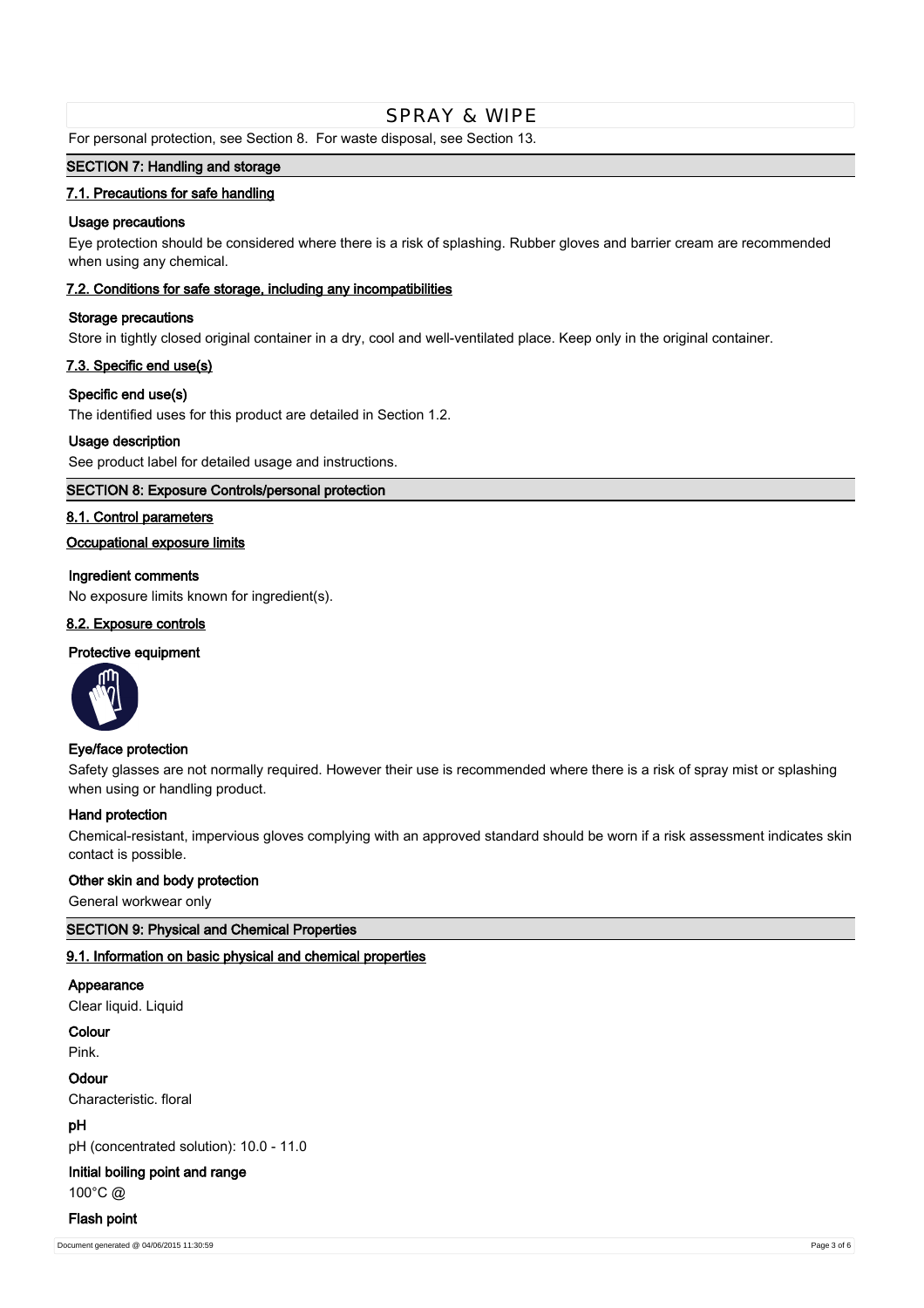# N/A°C

#### **Relative density**

0.995 - 1.005 @ @ 20° C°C

#### **Solubility(ies)**

Soluble in water.

### **9.2. Other information**

## **Other information**

None.

### **SECTION 10: Stability and reactivity**

### **10.1. Reactivity**

May react with other cleaning chemicals. For specific reactions refer to Section 10.5

#### **10.2. Chemical stability**

### **Stability**

Stable at normal ambient temperatures.

### **10.3. Possibility of hazardous reactions**

Not applicable.

# **10.4. Conditions to avoid**

Avoid excessive heat for prolonged periods of time.

#### **10.5. Incompatible materials**

# **Materials to avoid**

Strong acids. Strong alkalis.

### **10.6. Hazardous decomposition products**

Not known.

# **SECTION 11: Toxicological information**

### **11.1. Information on toxicological effects**

## **Toxicological effects**

No toxicological data is available for this mixture, however data can be provided for specific raw materials upon request.

#### **Ingestion**

Liquid irritates mucous membranes and may cause abdominal pain if swallowed. Diarrhoea. Nausea, vomiting.

# **Skin contact**

Prolonged contact may cause dryness of the skin.

# **Eye contact**

Irritation is likely.

# **SECTION 12: Ecological Information**

### **Ecotoxicity**

Not classed as Hazardous to the Environment but release to the environment should be avoided.

### **12.1. Toxicity**

Aquatic toxicity has not been carried out on this product. Data for raw materials contained in this product, when available, can be provided when necessary.

### **12.2. Persistence and degradability**

#### **Persistence and degradability**

The surfactants contained within the product comply with the biodegradability criteria as laid down in Regulation (EC) No 648/2004.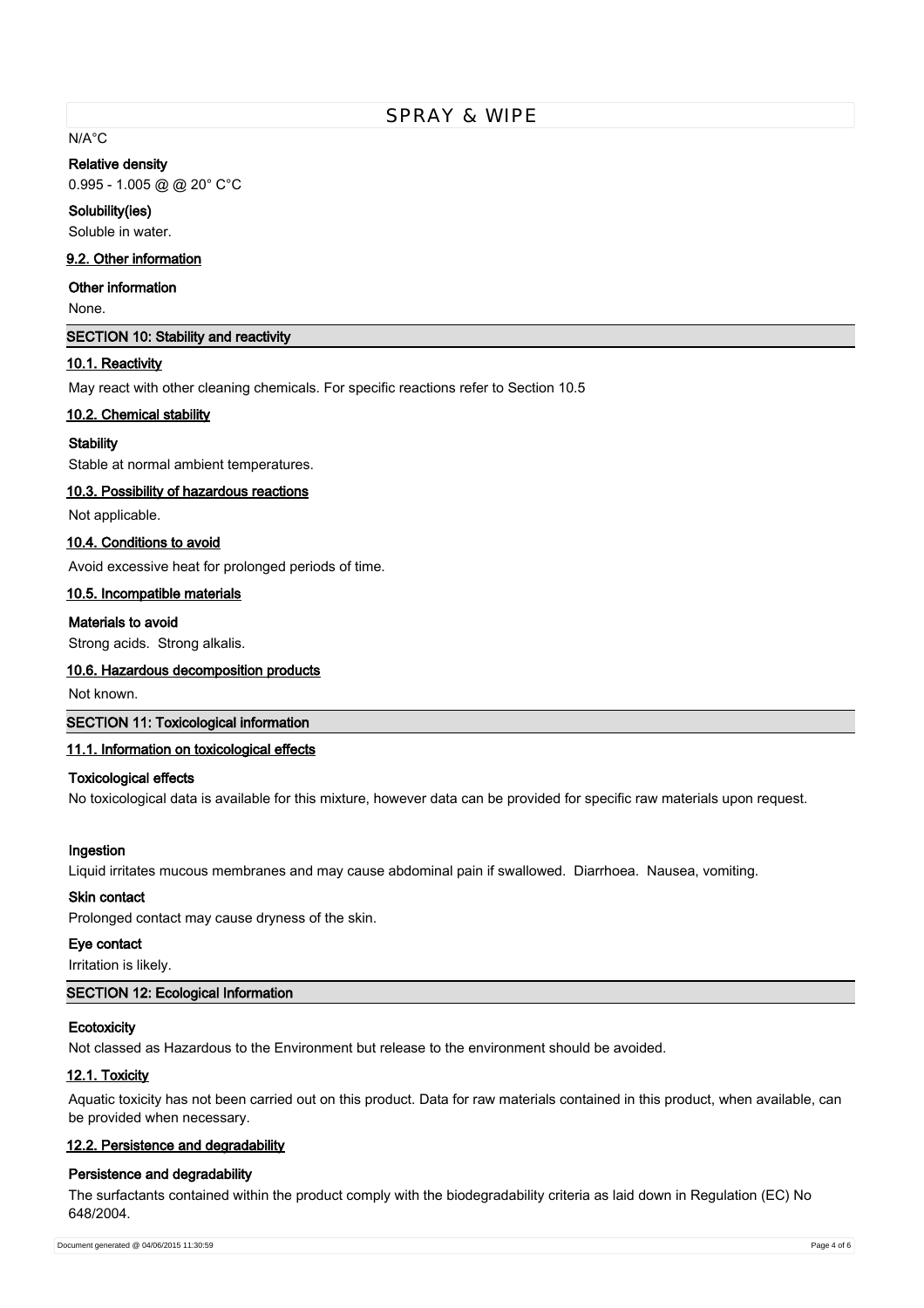### **12.3. Bioaccumulative potential**

The product does not contain any substances expected to be bioaccumulating.

# **12.4. Mobility in soil**

### **Mobility**

The product contains substances, which are water soluble and may spread in water systems.

# **12.5. Results of PBT and vPvB assessment**

This product does not contain any substances classified as PBT or vPvB.

### **12.6. Other adverse effects**

None known.

**SECTION 13: Disposal considerations**

### **13.1. Waste treatment methods**

### **Disposal methods**

Dispose of waste to licensed waste disposal site in accordance with the requirements of the local Waste Disposal Authority.

#### **SECTION 14: Transport information**

**General** The product is not covered by international regulations on the transport of dangerous goods (IMDG, IATA, ADR/RID).

# **14.1. UN number**

Not applicable.

### **14.2. UN proper shipping name**

Not applicable.

### **14.3. Transport hazard class(es)**

Not applicable.

### **14.4. Packing group**

Not applicable.

### **14.5. Environmental hazards**

### **Environmentally hazardous substance/marine pollutant**

No.

### **14.6. Special precautions for user**

Not applicable.

# **14.7. Transport in bulk according to Annex II of MARPOL73/78 and the IBC Code**

Not applicable.

### **SECTION 15: Regulatory information**

### **15.1. Safety, health and environmental regulations/legislation specific for the substance or mixture**

### **National regulations**

The Chemicals (Hazard Information and Packaging for Supply) Regulations 2009 (S.I 2009 No. 716).

### **EU legislation**

System of specific information relating to Dangerous Preparations. 2001/58/EC. Dangerous Preparations Directive 1999/45/EC. Regulation (EC) No 1907/2006 of the European Parliament and of the Council of 18 December 2006 concerning the Registration, Evaluation, Authorisation and Restriction of Chemicals (REACH) (as amended). Regulation (EC) No 1272/2008 of the European Parliament and of the Council of 16 December 2008 on classification, labelling and packaging of substances and mixtures (as amended).

#### **Guidance**